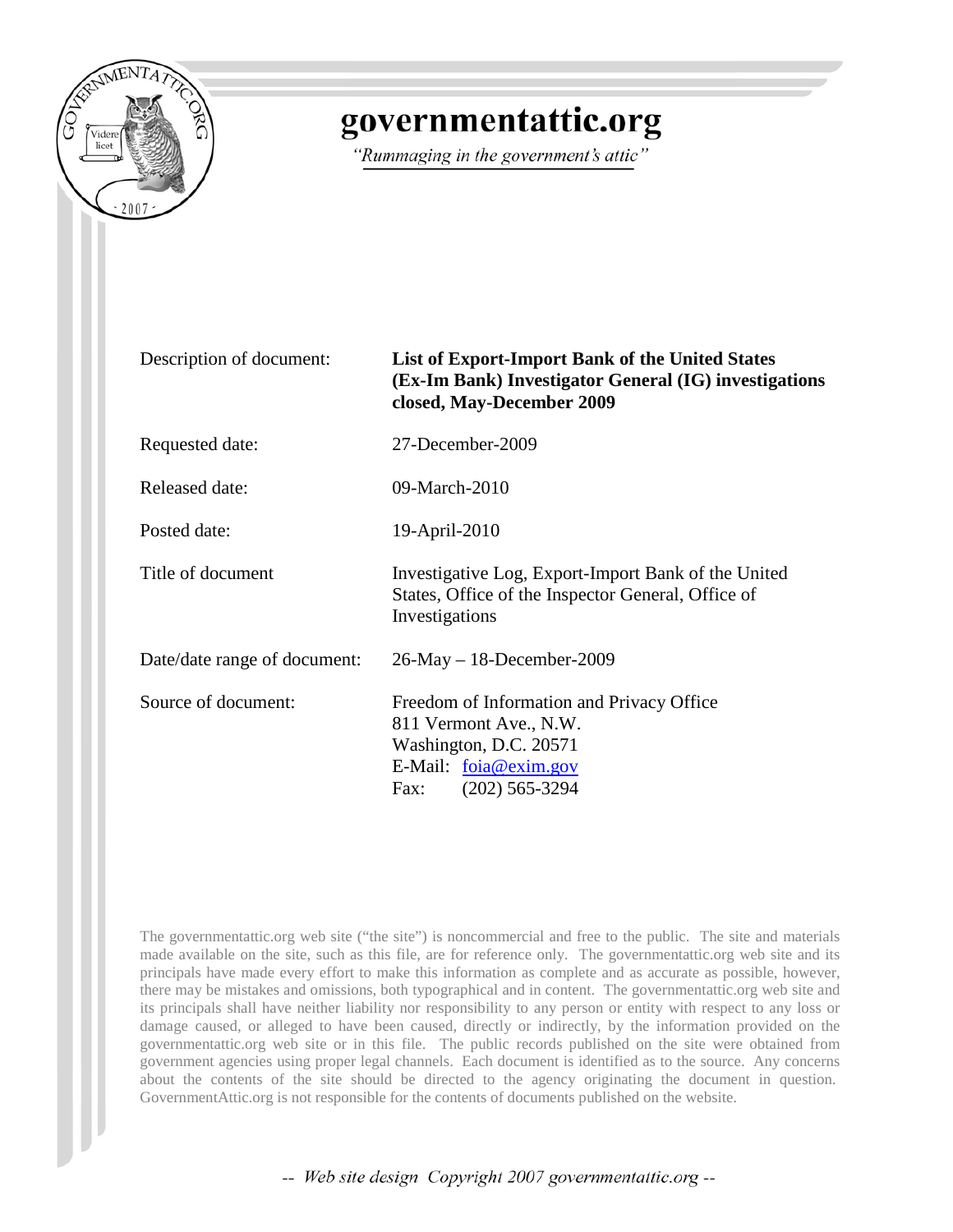

March 9, 2010

## Re: FOIA Request #201000024F

This is in final response to your inquiry dated December 27,2009 to the Export-Import Bank of the United States (Ex-1m Bank), which was received in our Inspector General 's  $(IG)$  office on January 4, 2010, and which we processed as Freedom of Information Act (FOlA) Request #201 000024F. You asked for "a printout of the IG investigations closed since October 1, 2008."

We are releasing the enclosed listing to you with redactions made in accordance with the following FOIA Exemptions: Exemption 6 (5 U.S.c. 552(b)(6)), which protects "personnel and medical files and similar files" whose disclosure "would constitute a clearly unwarranted invasion of personal privacy"; Exemption 7(a) (5 U.S.c.  $552(b)(7)(a)$ , which protects "records or information compiled for law enforcement purposes" whose disclosure "could reasonably be expected to interfere with" enforcement proceedings; and Exemption  $(7)(c)$  (5 U.S.C. 552(b)(7)(c)), which protects "information compiled for law enforcement purposes" whose release "could reasonably be expected to constitute an unwarranted invasion of personal privacy."

You have the right to appeal the decision regarding non-disclosure of redacted information by writing to the Export-Import Bank of the United States, Attention: Assistant General Counsel for Administration, 811 Vennont Avenue, N.W., Washington, D.C., 20571. Any appeal must be received by that office within 30 days from the date of this letter. The phrase "FOIA APPEAL" should appear on the letter and on the outside of the envelope containing the appeal.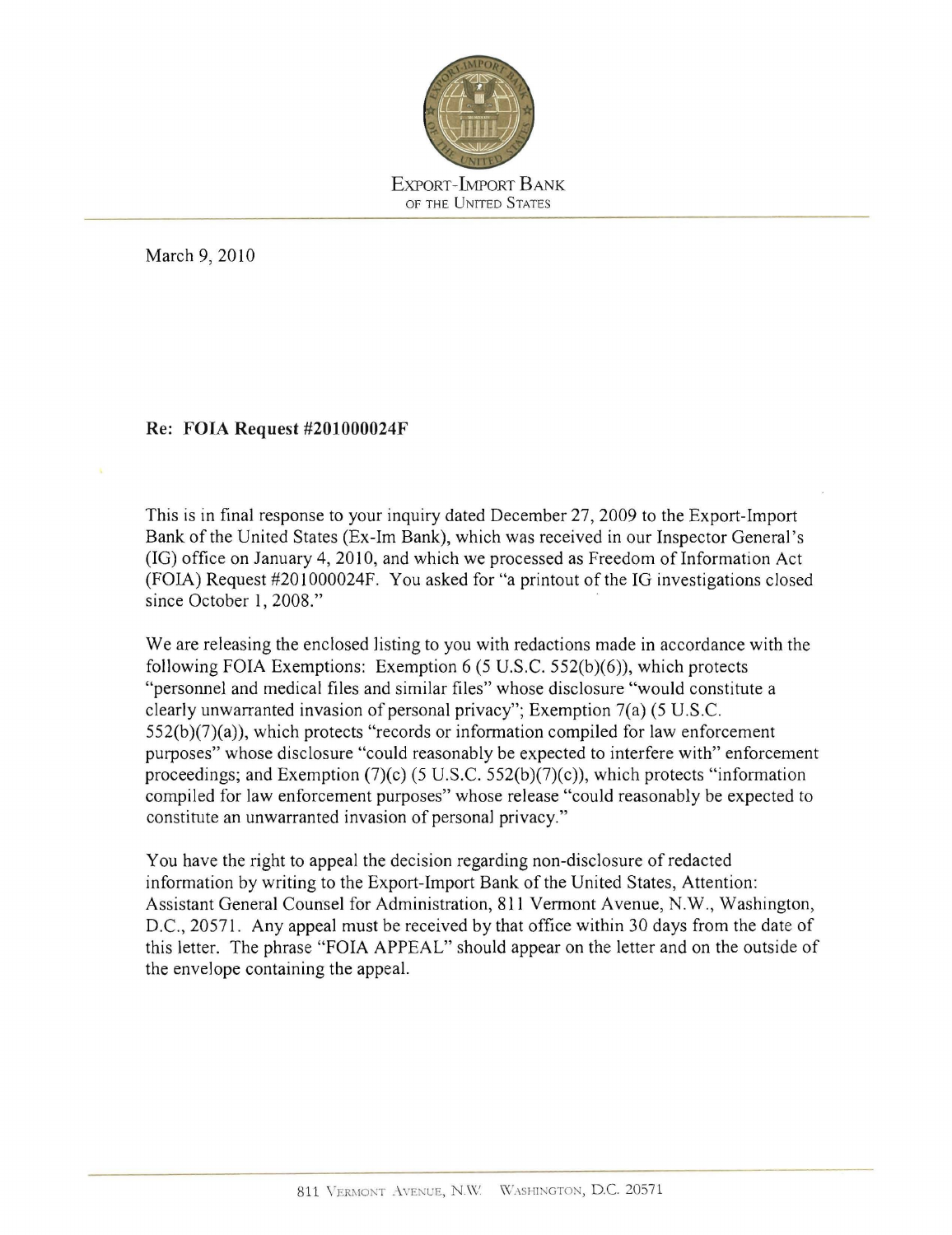**Page Two** 

Should you have any questions about this request, you may call me at (202) 565-3241 or Ms. Dawn Kral, FOIA Specialist, at (202) 565-3248.

Sincerely, cerely,<br>Juszika Solvein

Joseph A. Sorbera FOIA Public Liaison

Enclosure